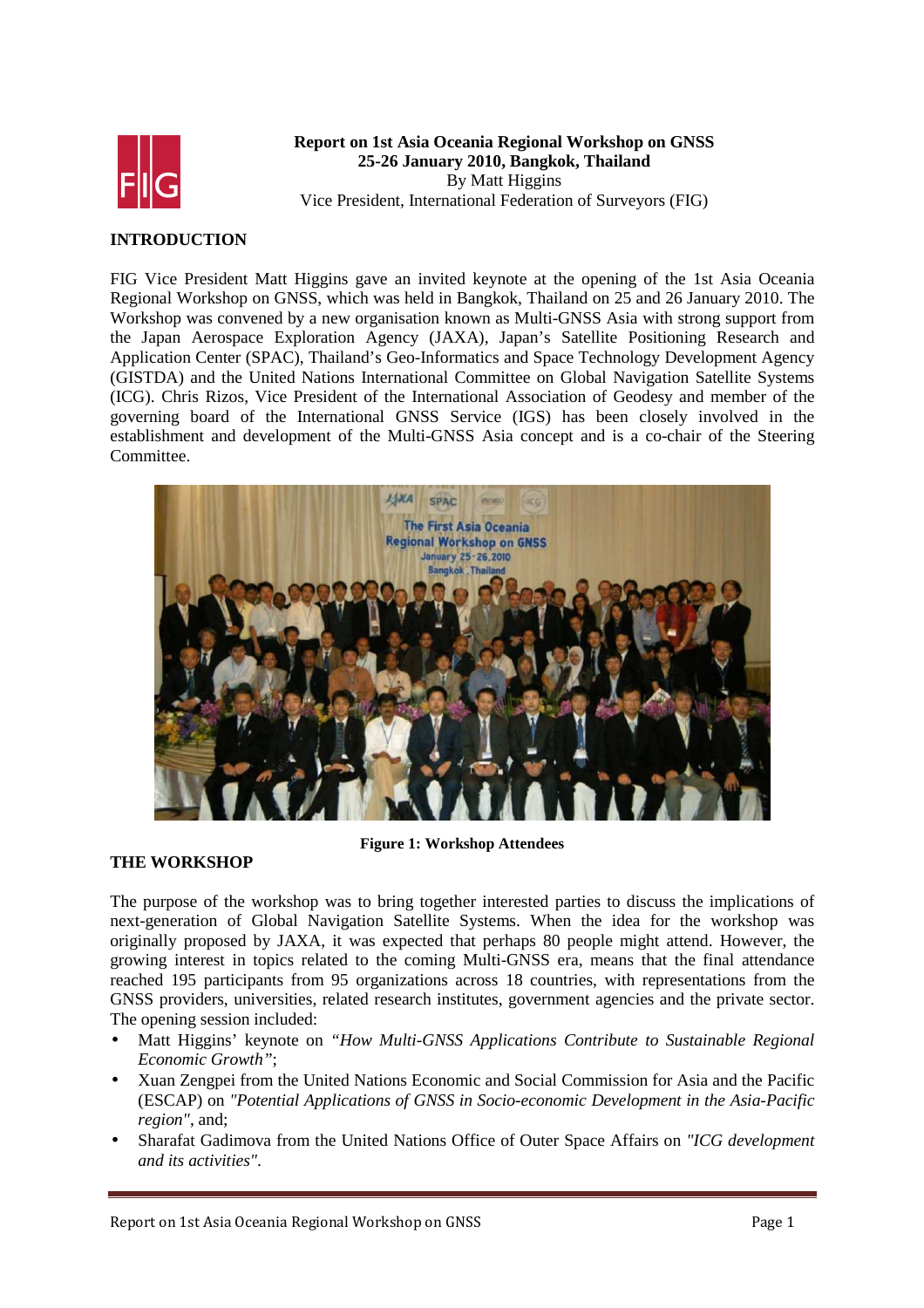The second session of the workshop saw a series of presentations on the status of all of the major GNSS sub-systems, including:

- China: Compass/BeiDou Navigation Satellite System (CNSS);
- European Community: European Satellite Navigation System (Galileo) and European Geostationary Navigation Overlay Service (EGNOS);
- India: GPS and GEO Augmented Navigation System (GAGAN) and Indian Regional Navigation Satellite System (IRNSS);
- Japan: Quasi-Zenith Satellite System (QZSS) and MTSAT (Multi-functional Transport Satellite) Satellite-based Augmentation System (MSAS);
- Russian Federation: Global Navigation Satellite System (GLONASS) and Wide-area System of Differential Corrections and Monitoring (SDCM);
- United States: Global Positioning System (GPS) and Wide-area Augmentation System (WAAS).

The workshop was conducted in Thailand because Multi-GNSS issues are particularly relevant in the Asia Oceania region because it will be the area of the earth with the largest combined coverage from the new systems (see Figure 2). This was highlighted in the next sessions where Satoshi Kogure from JAXA, encouraged attendees to focus on one of the key workshop objectives by outlining the concept of a "*Asia-Oceania Multi-GNSS Demonstration Campaign*". That is planned to involve the establishment of Continuously Operating Reference Stations (CORS) with new Multi-GNSS receivers.



GPS(27)+Glonass(24)+Galileo(30)+COMPASS(35)+IRNSS(7)+QZSS(3)+SBAS(7)



**Figure 2 The Asia Oceania "Hot Spot" for Multi-GNSS Coverage**

Following the scene setting sessions, there were 32 more detailed presentations across 6 applications sessions under the following topics:

- Infrastructure, augmentation technologies;
- Precise Positioning;
- Ionospheric Observation;
- Disaster Mitigation and Management;
- Intelligent Transport Systems, Mapping and Location Based Service, and;
- Timing and Others.